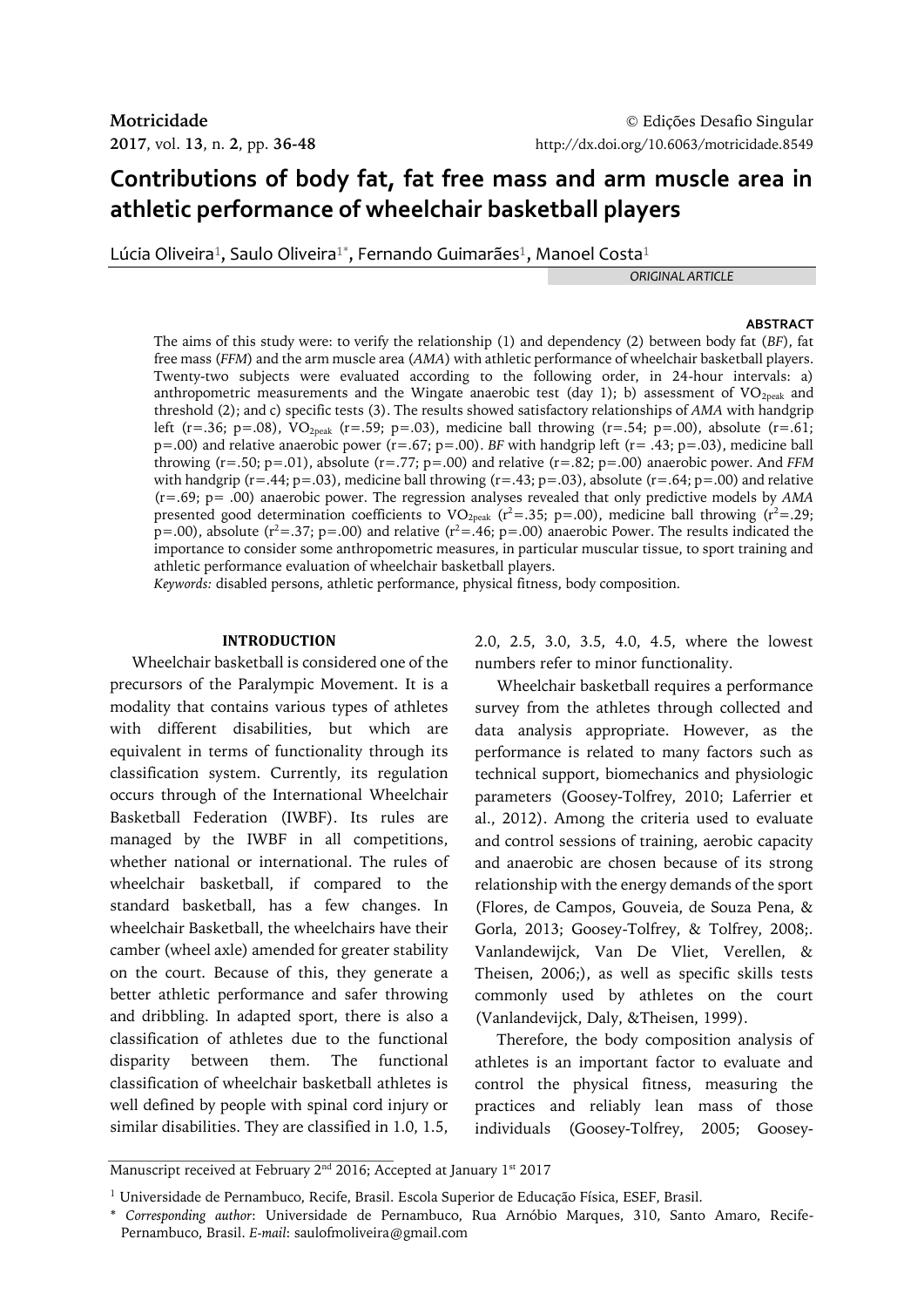Tolfrey & Leicht, 2013; Goosey-Tolfrey, & Tolfrey, 2008;). In this sense, Neto and Lopes (2011) enforce that body composition evaluation is a way to analyze the distribution of different tissues, organs and components responsible for determining the ratio of lean and fat body mass, which are predictive variables for physiological answers to training.

Thus, the importance of studying the link between body composition and performance, comes from the lack of evidence about athletes with disability, which is still wide. According to Mello and Winckler (2012) the variety of deficiencies in adapted sports generates a lack of standard reference and develops defined studies. Knowing these difficulties our aim is to relate the lean mass of wheelchair basketball players in athletic performance variables commonly used for performance evaluation in sport. Being an intermittent sport, wheelchair basketball players usually need a physical training that provides stimulus and enhanced aerobic and anaerobic capacities, as well as muscle power (Davis & Shephard, 1990; Granados et al, 2015; Noreau, Shephard, Simard, Paré, & Pomerleau, 1993;).

Previous studies have shown that there are relative contributions to the diverse body components in athletic performance. Among the components, the fat free mass (muscle mass) represents the metabolic active tissue which by muscle contractions can provide the locomotion and physical performance. From the proposed methods to quantify the muscular component, the arm muscle area (AMA) has been utilized because it presents strong relation to the sport performance (Moura, et al., 2014; Santos, et al, 2014). Nevertheless, it is not well known what the relative contributions are, and neither the existent associations between the muscle mass and the athletic performance in wheelchair basketball players.

Referring to people with disability, especially those who utilize wheelchairs, the AMA seems to be more recommended because it focuses only on anthropometric measures of the non-injured limb. From point of view of sports performance in wheelchair basketball, studies have shown that physical fitness tests as well as assessment protocols through specific skills of the sport can

### *Body composition and wheelchair basketball |* **37**

be sensitive for comparison class teams and different performance levels (Barfield & Malone, 2012; Rhodes, Mason, Malone, & Goosey-Tolfrey, 2015). It is noted that the specific functional classification seems to influence in a significant way the performance of the sport athletes in general and specific tests of sport (Molik et al., 2014; Molik, Laskin, Kosmol, Skucas, & Bida, 2010). However, the influence of anthropometric characteristics or body composition on athletic performance basketball players in wheelchairs has not yet been properly studied.

Therefore, knowing the paradigm of locomotion in wheelchair users, and the importance of body composition to sport performance, the aim of the present study was: a) to verify the relationship between the body composition and physical performance in wheelchair basketball players. And b) additionally, we propose the quantification of the degree in athletic performance by muscle mass and percent body fat.

### **METHODS**

### **Cross-sectional design**

This research was conducted in three phases and is properly registered with the Ethics Committee of the University of Pernambuco/Brazil (register 078/2011). In the first, subjects were conducted and properly oriented about the procedures that would be performed in steps. Then had their actual anthropometric profile in a standard way by a single trained investigator. Body mass was collected by means of a mechanical scale (Filizola, BRA) with a precision of 100 grams. Even at this stage, engines tests were performed related to anaerobic capacity (Wingate). In the second phase, it was conducted a cardiorespiratory evaluation protocol through open circuit spirometry, direct verification of the volume of exhaled gases. In the third and final stage, field tests were conducted to check agility (maneuverability), speed, handgrip strength and medicine ball throwing. All stages were performed in the afternoon, with an interval of 24 hours, being the first and second stages at the laboratory with controlled temperature and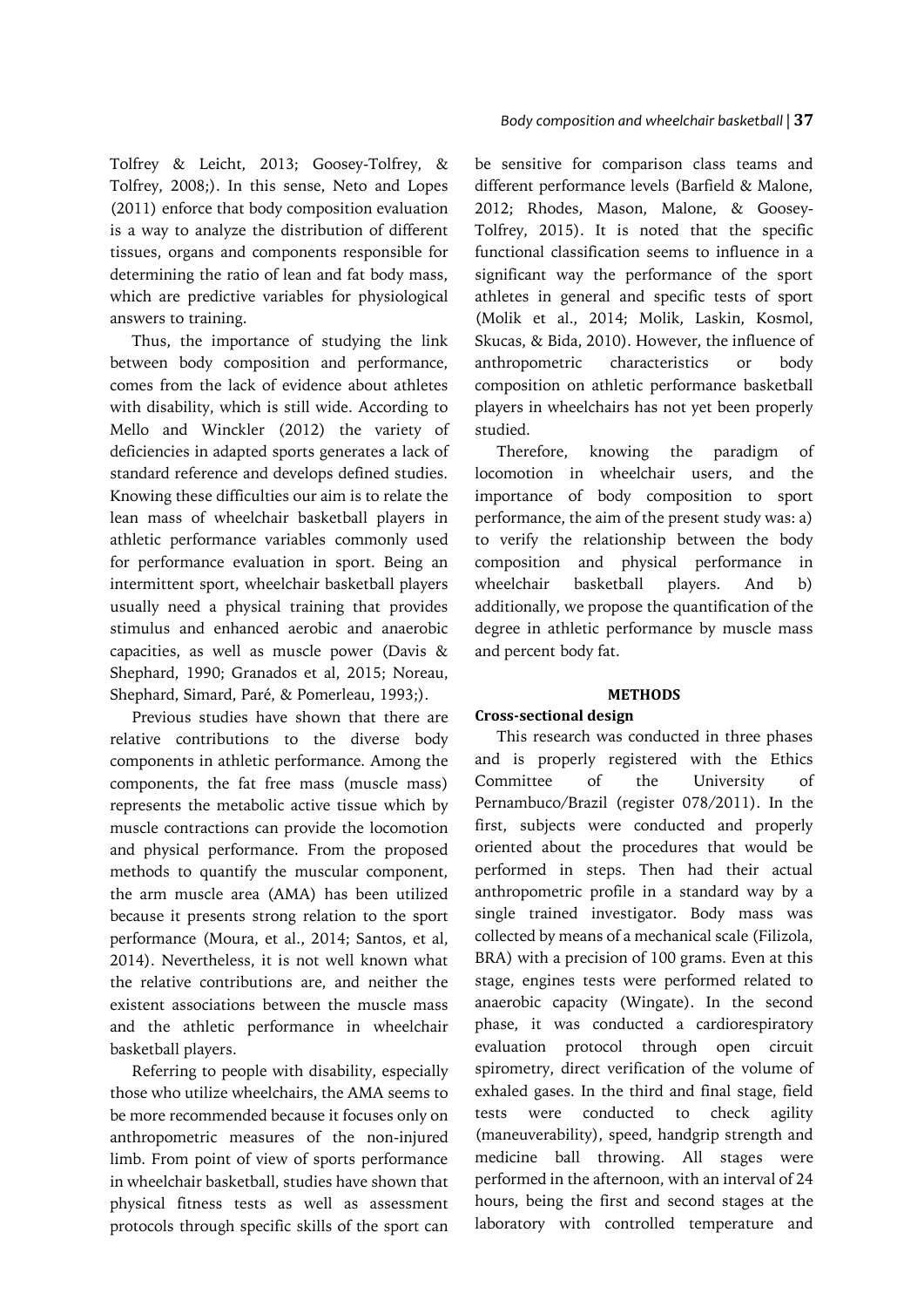relative humidity (24ºC and 44%, respectively), and performance tests were performed on a basketball court similar to the training conditions of the athletes. In all situations, the subjects used their own sport wheelchair.

### **Participants**

Participated in the present study 22 players, properly registered in the Federação Brasileira de Basquetebol em Cadeiras de Rodas (CBBC). All subjects had medical clearance to practice physical exercises. The descriptive data of the subjects are presented in Table 1. Due to the absence of recent procedures of functional classification of the participants, this information was not used in this research. All in all, the

 $BF(\%)=8.997 + 0.24658 \times (3SKF) - 6.343 \times (gender) - 1.998 \times (race)$ 

Then they calculated the fat-free mass (FFM) and body fat (BF), both in kilograms. The weight of the subjects was evaluated in a mechanical balance accurately 100g (FILIZOLA, BRA), with athletes out of wheelchairs and properly seated. The arm muscle area (AMA) was calculated using the model proposed by Frisancho (1981). For this measure relaxed and contracted right arm circumference were collected in centimeters, using a flexible fiber anthropometric tape (Mabbis, JAP) with a degree in millimeters. Subsequently, the triceps skinfold thickness was collected. All samples were taken in the right hemisphere of the participants, by a previously trained evaluator and using standardized measurement criteria (ISAK). After the collection of all points, the values were properly corrected for centimeters and substituted into the equation:

$$
AMA = \frac{(AC - \pi \times TS) \times 2}{4 \times \pi}
$$

Where AMA is the arm muscle area with arm relaxed, AC (cm) is the arm circumference, TS (cm) is the thickness of triceps skinfold thickness, and  $\pi = 3.1416$ . The participants of this investigation presented no disabilities and improved arms perimeters.

athletes who participated in the study had paraplegia (N= 4), poliomyelitis (N= 9), amputation  $(N= 3)$  and malformation in the lower body  $(N= 6)$ .

### **Procedures**

# *Procedures to measure body composition and arm muscle area*

Initially, it was collected the triceps, subscapular, abdominal and axillary skinfold thickness through a scientific caliper (Lange, USA). The values found are included in the equation proposed by Evans, Rowe, Misic, Prior, and Arngrimsson (2005), validated by Mojtahedi, Valentine, and Evans (2009) to determine the percent body fat:

# *Test peak oxygen consumption (VO2peak)*

The aerobic work capacity was verified by an incremental treadmill test, specially designed for wheelchair users (Imbramed, Wheelchair Series, BRA). Initially the subjects were positioned on the conveyor belt, and properly instructed regarding the security measures. At the distal end of the belt safety straps was placed a metal rod coated with a pad, to serve as a displacement limiter back of the sample. Then, the test began with a 5-minute warm up period, at a speed of 4 km/h. After this period, the protocol consisted of 1-minute stages, increasing the speed by 1 km/h each stage till subject exhaustion. At all times the gas exchange was measured using an open circuit spirometry system (COSMED, ITA), precalibrated according to the manufacturer's instructions. The criterion for determination of peak oxygen consumption  $(VO<sub>2peak</sub>)$  and respiratory decompensation point (ventilatory threshold or anaerobic threshold) was proposed by Wasserman, Hansen, Sue, Whipp, and Froelicher (1987), with the display of the inflection curve of oxygen consumption and dioxide carbon production. In addition to the voluntary withdrawal of the subjects, the test was interrupted when a heart rate of approximately 95% of maximum predicted for age, and a respiratory quotient equal to or greater than 1 was achieved.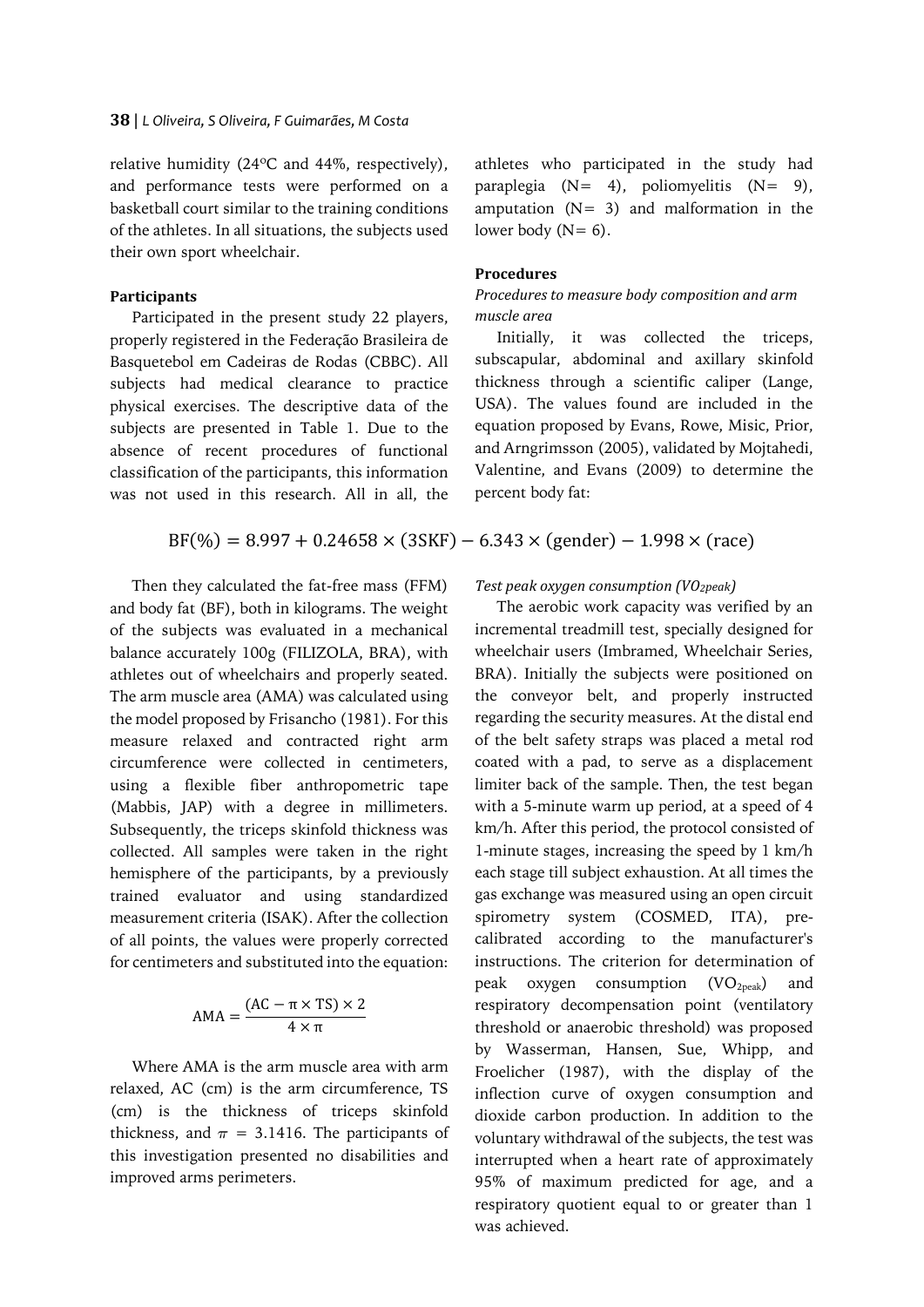#### *Wingate anaerobic test*

For verification of the maximum anaerobic power a Wingate test in an arm ergometer with mechanical braking (CEFISE, BRA) was used. Initially, the subjects were placed on the ergometer by a regulator according to their anthropometric characteristics. Then, the subjects underwent a 5-minute warm-up period in the equipment itself, without the use of braking loads. After this period, the participants were instructed to develop the maximum possible speed in a period of 10 seconds. Immediately after this period a corresponding braking load to 5% of the body weight of the subject was placed, and the subjects were instructed to maintain the same speed for a period of 30 seconds. In the meantime, the number of rotations was measured by inductive sensor (Sensorbras, BRA) every 5 seconds, and transmitted to the computer. The maximum and mean power was calculated (POMÁX and POMED, respectively) and the percentage of fatigue index (FI%), based on the relationship between the number of revolutions (RPM), and the braking load supported during 30 seconds.



*Figure 1.* Rectangular (6x9 meters) agility test skematic. Adapted from Gorgatti and Bohme (2006).

#### *Rectangular Agility test*

To evaluate the agility it was used a test proposed by Gorgatti and Bohme (2006). Five cones were distributed on the court in a rectangle 6 feet wide by 9 meters long. A cone is positioned in the center of the rectangle to serve as a cone maneuver. The subjects were instructed to roam, *zig zag*, the course marked by cones in the shortest time possible. A previously trained investigator was positioned in the cone of start/finish, activating the timer to the first

movement and stopping when the subjects fully surpassed the finish line. The procedure was repeated twice, with the shortest time between attempts to measure agility. Figure 1 illustrates organized route.

### *Sprint test of 30 meters (30 m-sprint)*

The speed test at 30 meters (Gaya & Silva, 2007), was used to evaluate the rapid straight deployment capacity. A course measured on the sidelines of the playing court was used as reference. Two cones are positioned at the ends to signal the start and end of test. A third cone was placed 5 meters after the finish line, and the participants were instructed to patrol the distance to the third cone at the highest possible speed without deviate from the route. This was necessary to prevent the subjects deceleration before arriving at the last cone. An evaluator was positioned in the cone of arrival, and controlled the output (in the first movement) and the arrival (when exceeded the line demarcated by the cone) of the participants. The procedure was repeated twice, and it was considered the shortest time between attempts.

### *The medicine ball throwing test*

Originally described by Marins and Giannichi (1996), the throwing of medicine ball test was used to evaluate the power of the upper limbs. Sitting in their one wheelchair subjects were instructed to throw one 2kg medicine ball as far as possible. Participants had their wheelchairs positioned on a side wall of the court to prevent back displacement. One investigator was positioned on the back of the wheelchair to prevent subjects movements and help to execute the movement with the trunk pitch. A second evaluator was positioned in order to check the exact location where the ball touched the ground. In two attempts, it was considered the longest distance.

### *Handgrip dynamometry*

The subjects were comfortably seated. Then, with the arm and forearm forming an angle of 90°, the participants had the manual dynamometer (Jamar, JAP) adjusted to the size of their hands. At the signal of evaluators subjects performed the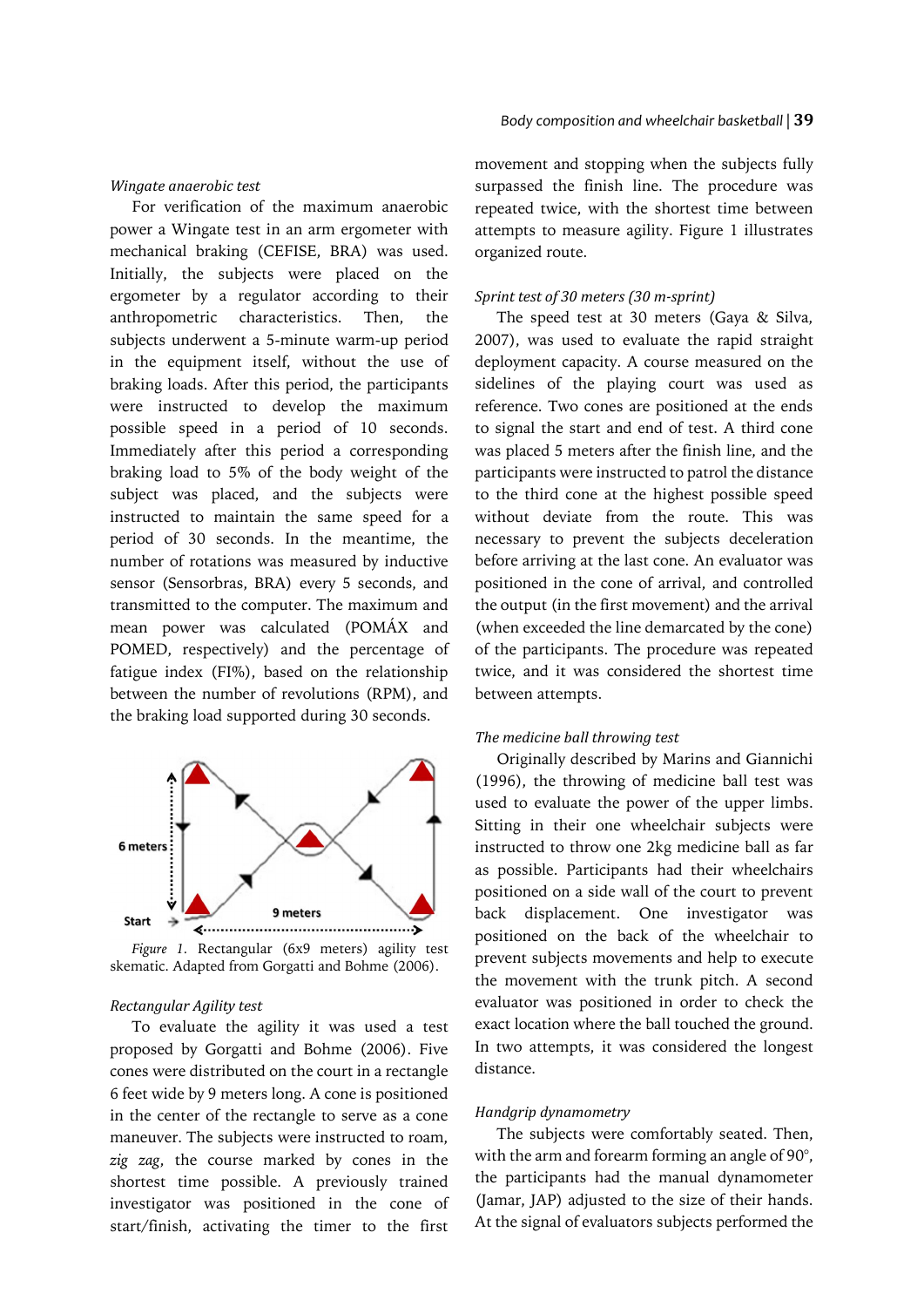clamping motion with their hands, using the maximum isometric strength as possible for 5 seconds. The same procedure was repeated 2 times in each hand alternately. The highest value in kilogram-force reached was considered.

# **Statistical analysis**

Previously, an exploratory analysis of data was performed in order to verify the assumptions of normality using the Shapiro-Wilk test. Then the measures of central tendency and normality were analyzed by mean and the respective standard deviations of all variables. Given that, all parametric data were considered to verify the relationship between the AMA, BF and FFM with the various physical fitness variables, and Pearson product-moment correlation coefficient was calculated.

Then to determine the relative contribution of the AMA, BF and FFM on athletic performance, it was used a simple linear regression analysis for those variables considered significantly associated with *p*≤0.05. An isolated mathematical model for each performance variable was created and the wire prediction level checked by the value of the determination coefficient  $(R^2)$  and their respective statistical significance. Data were tabulated and calculated using the Graphpad Prism (Version 5.0, GraphPad, USA). For all analyzes, it was considered a significance level of  $p \leq .05$ .

### **RESULTS**

In Table 1 descriptive data is presented. Correlation between AMA and athletic performance variables are shown in Figure 2.

Table 1

| Descriptive data of the subjects and variables $(N = 22)$ |  |  |  |  |  |  |
|-----------------------------------------------------------|--|--|--|--|--|--|
|-----------------------------------------------------------|--|--|--|--|--|--|

| Variables                                                      | $Average \pm SD$  | Maximum | Minimum |
|----------------------------------------------------------------|-------------------|---------|---------|
| Age (years)                                                    | $22.5 \pm 5.3$    | 38.00   | 15.00   |
| Weight (kg)                                                    | $56.9 \pm 12.6$   | 97.40   | 37.30   |
| Body fat $(\%)$                                                | $10.92 \pm 3.66$  | 18.16   | 5,46    |
| Body fat (kg)                                                  | $6.50 \pm 3.53$   | 17.45   | 2.04    |
| Fat free mass (kg)                                             | $50.41 \pm 9.58$  | 79.95   | 35.26   |
| Arm muscle area $\text{cm}^2$ )                                | $27.9 \pm 3.4$    | 35.70   | 22.70   |
| Right handgrip (kgf)                                           | $45.7 \pm 11.0$   | 66.00   | 12.00   |
| Left handgrip (kgf)                                            | $45.1 \pm 7.1$    | 59.00   | 32.00   |
| Peak oxygen consumption (ml/kg/min <sup>-1</sup> )             | $44.7 \pm 7.9$    | 61.33   | 33.25   |
| Oxygen consumption at the threshold (ml/kg/min <sup>-1</sup> ) | $32.4 \pm 5.4$    | 42.33   | 24.14   |
| Agility (s)                                                    | $16.4 \pm 0.8$    | 17.69   | 14.40   |
| Medicine ball throwing (m)                                     | $6.35 \pm 1.3$    | 9.50    | 4.20    |
| Absolute anaerobic power (W)                                   | $438.4 \pm 160.3$ | 866.65  | 271.86  |
| Relative anaerobic power (W/kg)                                | $245.4 \pm 87.6$  | 479.12  | 106.39  |
| Sprint test-30 meters (s)                                      | $5.3 \pm 0.5$     | 6.35    | 4.35    |

# *Relationships between body composition and arm muscle area with athletic performance*

Analyzing the Pearson correlation coefficients (Figure 2), positive relationships are found between the AMA and the handgrip ( $r = .36$ ;  $p =$ .08; panel A), peak oxygen consumption (r= .59;  $p = .035$ ) and threshold ( $r = .27$ ;  $p = .20$ ; panel B), medicine ball throwing  $(r= .54; p= .008; p$ anel D) and absolute  $(r=.61; p=.002)$  and relative anaerobic power ( $r = .67$ ;  $p = .0005$ ; panel E). For agility and speed tests correlations are negative  $(r= -.12; p= .16; p$  and  $r= -.24; p= .27;$ panel F, respectively), indicating inversely proportional relationship. However, only oxygen consumption, anaerobic power and throwing medicine ball, showed statistically significant values  $(P < .05)$ .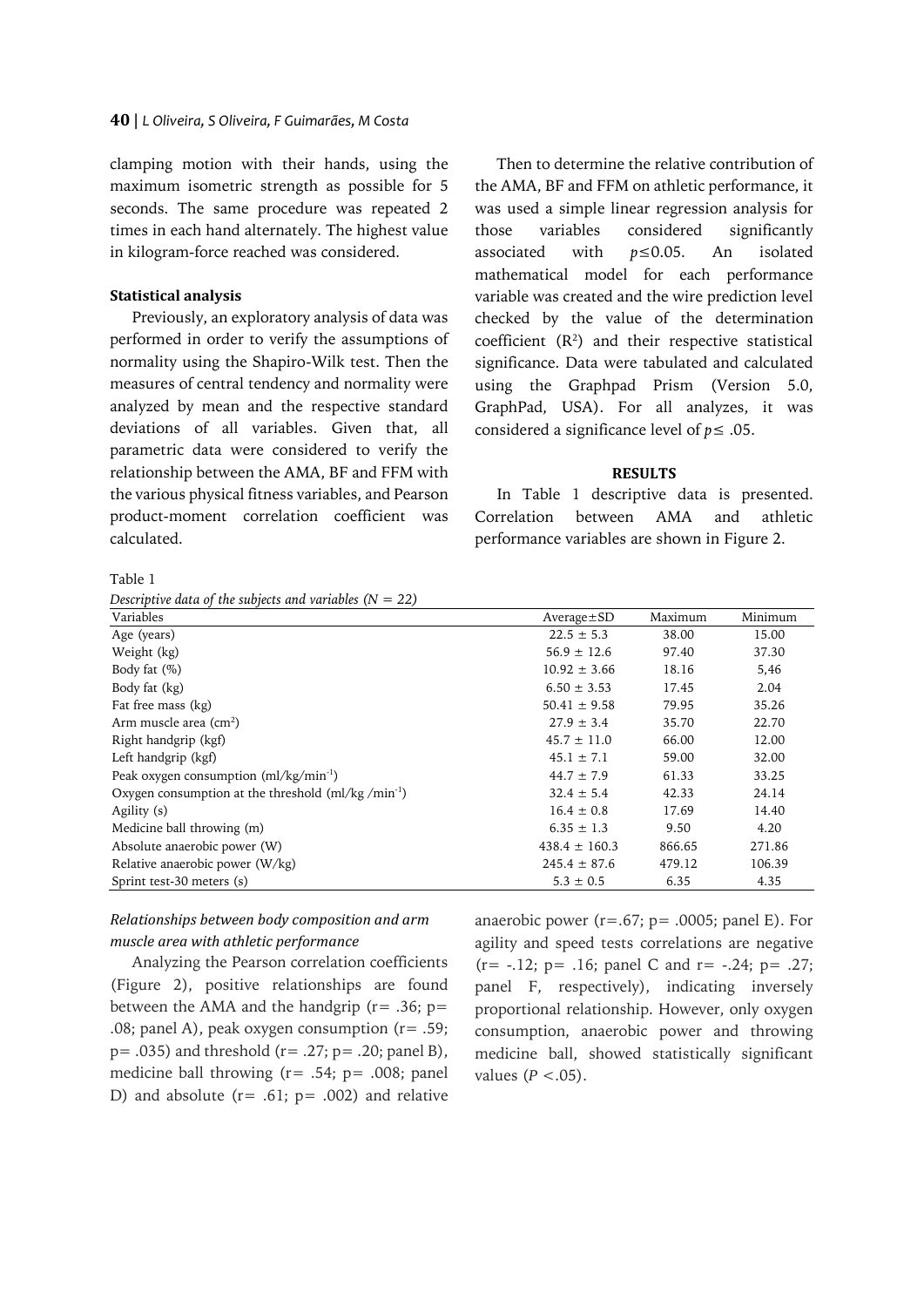#### *Body composition and wheelchair basketball |* **41**



*Figure 2.* Values of correlation Pearson product-moment between the arm muscle area (AMA) and all variables of athletic performance; Relationship between AMA and isometric handgrip strength; (Panel A, dashed lines represent isometric strength of the right hand); Relationship between AMA and oxygen consumption (Panel B, dashed lines represent the peak oxygen consumption); Relationship between AMA and rectangular agility test (Panel C); Relationship between AMA and medicine ball throwing (Panel D); Relationship between AMA and anaerobic power (Panel E, dashed lines represent the relative anaerobic power); Relationship between AMA and 30 m-sprint (Panel F); r=Pearson correlation moment-product.

In figure 3 the values of correlation between the fat mass and athletic performance variables are presented. Significant associations were found with isometric force of the left hand (r= .43, p= .038; panel A), medicine ball throwing  $(r= .50, p= .014; panel D)$  and absolute anaerobic power ( $r = .77$ ,  $p = 0.000$ ) and relative  $(r=.82, p=.000)$ , both in the panel E. Regarding the other variables, weak relationships were checked with the agility ( $r = .16$ ;  $p = .451$ , panel C), with time 30 m-sprint ( $r = .29$ ,  $p = .169$ ; F panel) and oxygen consumption threshold  $(r =$ .24,  $p = 0.254$ ; panel B). From the peak oxygen consumption, fat mass was negatively and weakly correlated ( $r = -.00$ ,  $p = .995$ ; panel B).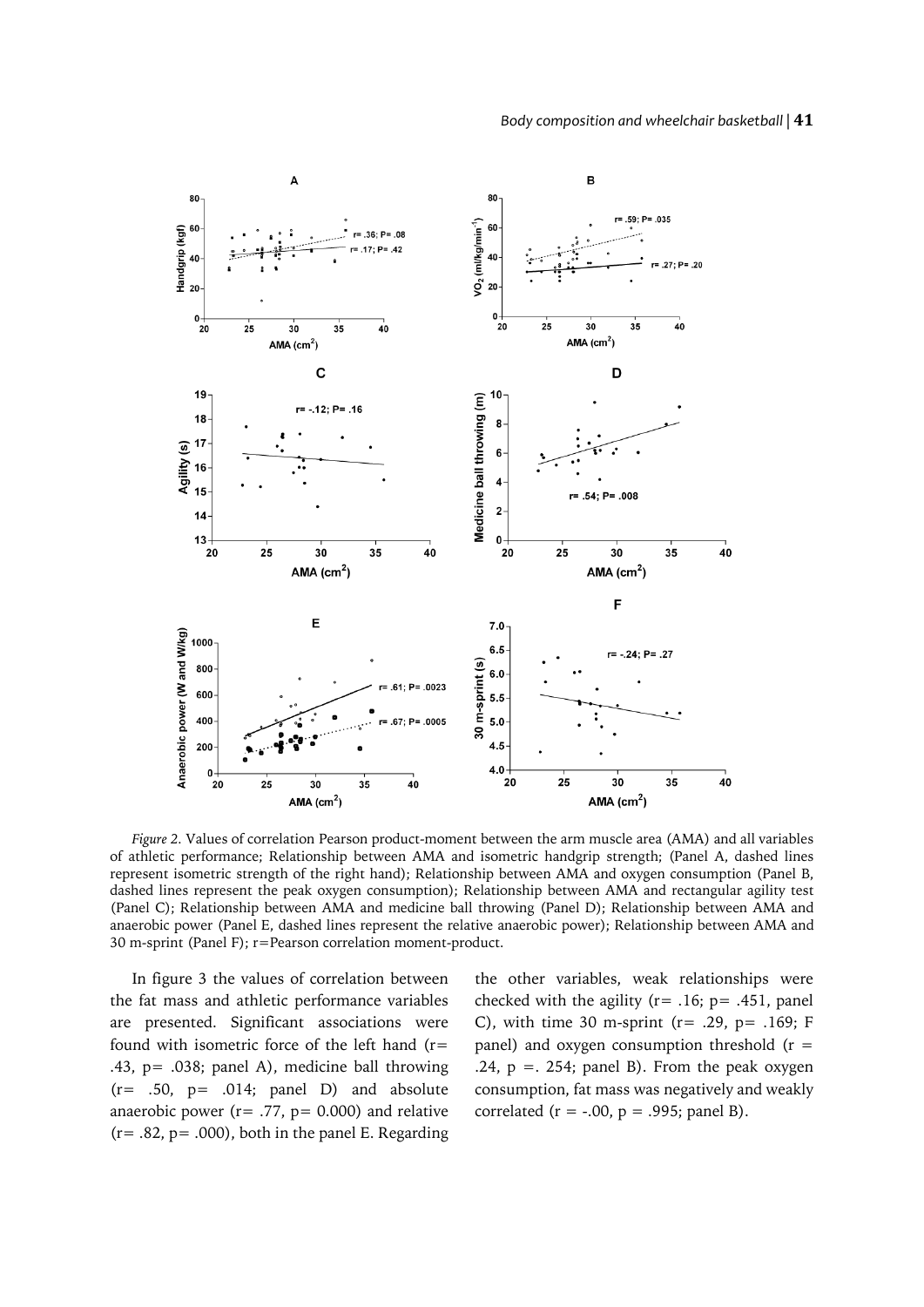

*Figure 3*. Values of correlation Pearson product-moment between the body fat (BF) and all variables of athletic performance; Relationship between BF and isometric handgrip strength; (Panel A, (Panel A, dashed lines represent isometric strength of the right hand); Relationship between BF and oxygen consumption (Panel B, dashed lines represent the peak oxygen consumption); Relationship between BF and rectangular agility test (Panel C); Relationship between BF and medicine ball throwing (Panel D); Relationship between BF and anaerobic power (Panel E, dashed lines represent the absolute anaerobic power); Relationship between BF and 30m-sprint (Panel F); r=Pearson correlation moment-product.

Regarding the fat free mass, figure 4 shows the correlation values with all the athletic performance variables. Positive and significant correlations were found with the isometric force of the left hand  $(r= .44, p= .032;$  panel A), throwing medicine ball ( $r = .43$ ,  $p = .039$ ; panel D), and the absolute  $(r= .64; p= .000)$  and relative aerobic power ( $r = .69$ ;  $p = .000$ ), both can be viewed in panel E. There were positive and weak correlation to the isometric strength of his right hand  $(r=.03; p=.872;$  panel A), the oxygen consumption threshold  $(r=.003; p=.872)$  and peak ( $r = .22$ ;  $p = .311$ ; panel B), the agility ( $r =$ .09;  $p = .651$ ; panel C) and the time in the 30 msprint ( $r = .26$ ;  $p = .222$ ; panel D).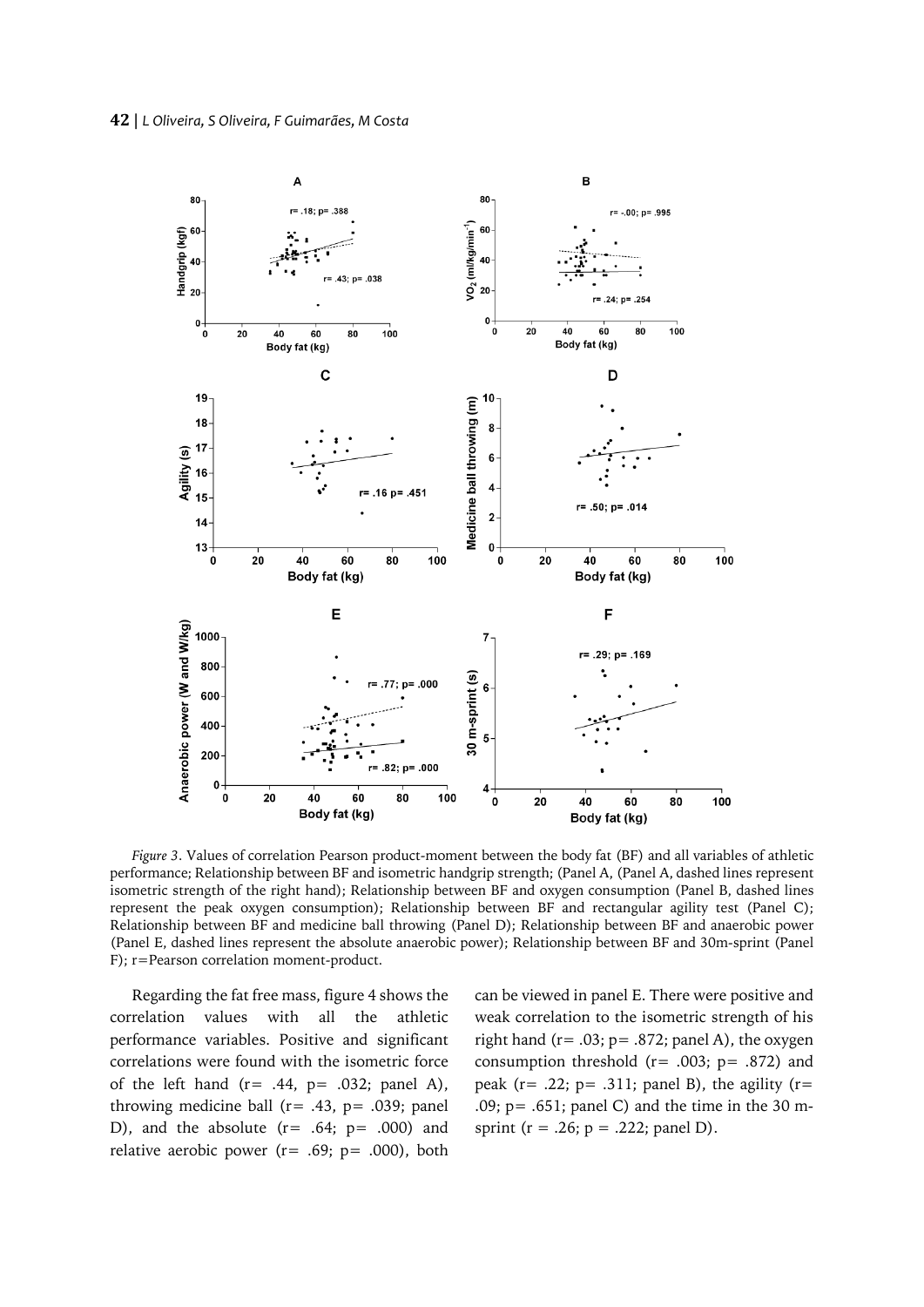

*Figure 4.* Values of correlation Pearson product-moment between the fat free mass (FFM) and all variables of athletic performance; Relationship between FFM and isometric handgrip strength. (Panel A, dashed lines represent isometric strength of the left hand); Relationship between FFM and oxygen consumption (Panel B, dashed lines represent the peak oxygen consumption); Relationship between FFM and rectangular agility test (Panel C); Relationship between FFM and medicine ball throwing (Panel D); Relationship between FFM and anaerobic power (Panel E, dashed lines represent the absolute anaerobic power); Relationship between FFM and 30m-sprint (Panel F); r=Pearson correlation moment-product.

# *Contributions of the arm muscle area and body composition for athletic performance*

All explanatory mathematical models for each dependent variable (athletic performance) and independent (AMA, BF and FFM) was presented in table 2. After mathematical modeling using simple linear regression between AMB and VO2peak, POMÁX, POMED and MB, all developed models were statistically valuable when comparing the actual values and those estimated by the model  $(p<.05)$ . In addition, predictive models based on AMB showed determination coefficient values  $(R^2)$  greater than 20%, to .35 (35%) for VO2peak; .37 (37%) for POABS and 0.46 (46%) for POREL; and .29 (29%) for the medicine ball throwing.

For the prediction model taken from body fat, only the left hand isometric strength showed significant results for the coefficient of determination ( $R^2$ = .18, p= .038), explaining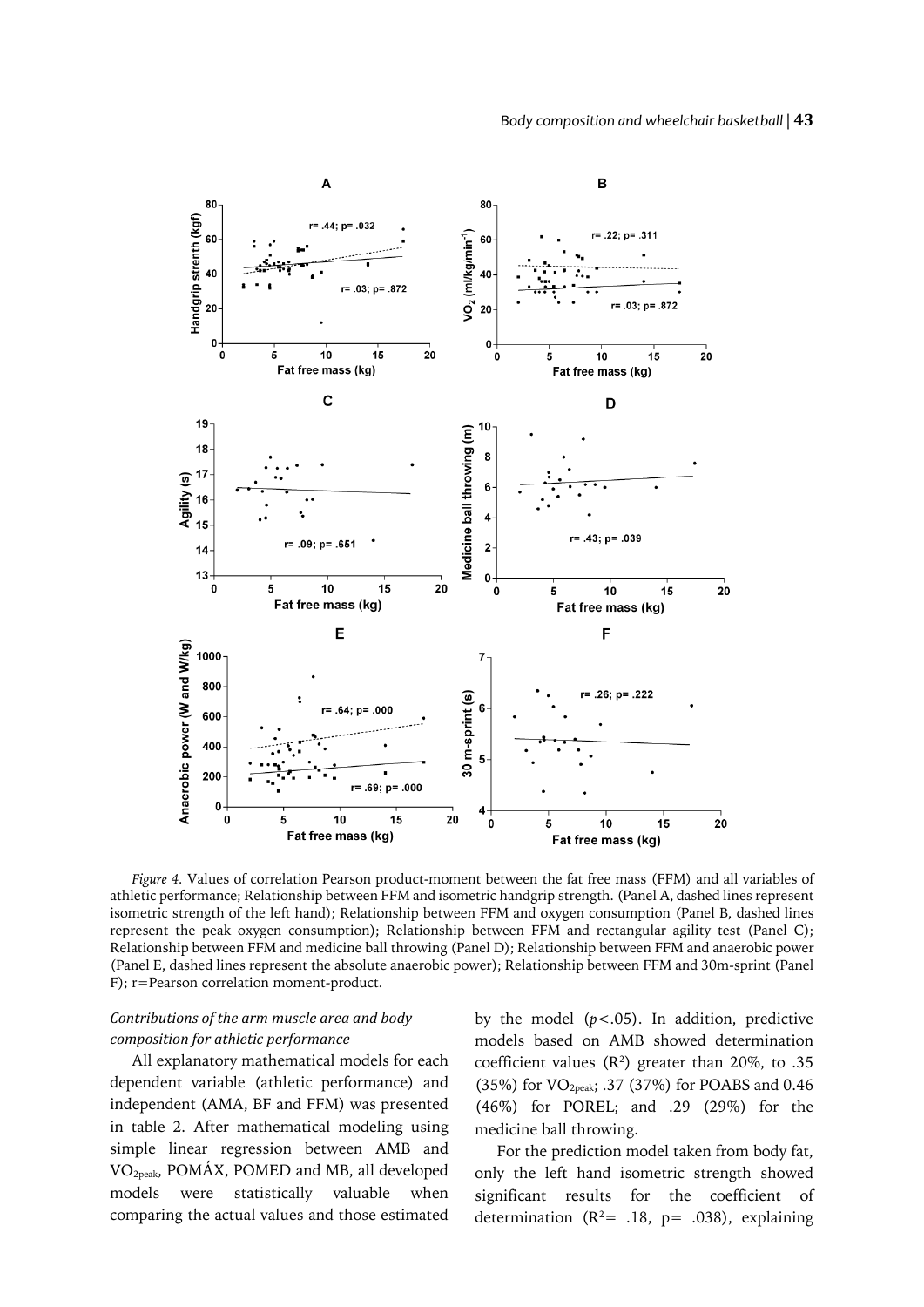### **44** | *L Oliveira, S Oliveira, F Guimarães, M Costa*

about 18% of the variation observed in isometric strength. The determination coefficient to medicine ball throwing was .01 (.1%), the absolute power .03 (.3%) and the relative power of .02 (.2%). For these predictive models (medicine ball and anaerobic power), based on body fat, values were not found significant.

Similarly, with respect to fat free mass, only the left hand isometric strength showed significant results for the determination coefficient ( $R^2$ = .20, p= .32), explaining about 20% of the observed variation in isometric strength. For the medicine ball throwing the determination coefficient values were .01 (.1%), the absolute power .05 (.5%) and the relative power .04 (.4%), each with no significant values  $(p<.05)$ .

Table 2

*Regression models and their respective values of the coefficient of determination between the arm muscle area (AMA), body fat (BF) and fat free mass (FFM) to all variables of athletic performance of wheelchair basketball players (n=22)*

| Prediction models for athletic performance using AMA                          | $R^2$ |      |
|-------------------------------------------------------------------------------|-------|------|
| $VO2peak$ (ml/kg/min <sup>-1</sup> ): 1.430 × (AMA, cm <sup>2</sup> ) + 5.088 | .35   | .003 |
| Medicine ball throwing (m): $0.2218 \times (AMA, cm^2) + 0.1955$              | .29   | .008 |
| POABS (W): $29.98 \times (AMA, cm^2) - 393.6$                                 | .37   | .002 |
| POREL (W/kg): $18.12 \times (AMA, cm^2) - 257.4$                              | .46   | .000 |
| Prediction models for athletic performance using BF                           |       |      |
| Handgrip strength left (kgf): $0.3520 \times (BF, kg) + 26.95$                | .18   | .038 |
| Medicine ball throwing (m): $0.01772 \times (BF, kg) + 5.454$                 | .01   | .569 |
| POABS (W): $3.171 \times (BF, kg) + 277.7$                                    | .03   | .392 |
| POREL (W/kg): $1.476 \times (BF, kg) + 170.5$                                 | .02   | .467 |
| Prediction models for athletic performance using FFM                          |       |      |
| Handgrip strength left (kgf): $0.9859 \times$ (FFM, kg) + 38.29               | .20   | .032 |
| Medicine ball throwing (m): $0.03805 \times$ (FFM, kg) + 6.100                | .01   | .204 |
| POABS (W): $10.71 \times$ (FFM, kg) + 367.3                                   | .05   | .289 |
| POREL (W/kg): $5.402 \times$ (FFM, kg) + 209.5                                | .04   | .329 |
|                                                                               |       |      |

Note. VO2peak: peak oxygen consumption; POABS: absolute anaerobic power; POREL: relative anaerobic power; R2: determination coefficient.

### **DISCUSSION**

The objectives of this study were a) to determine the relationship between the composition and the muscular area of the arm with athletic performance in wheelchair basketball players; and b) check the level of dependency between these variables in the group of athletes. Thus, the main result of this study was to analyze objectively the importance of fat free mass, body fat, the arm muscular area, and the relationship with the performance in wheelchair basketball players.

Among the analyzed variables, oxygen consumption, dynamic muscle strength (represented by the distance of the medicine ball throwing) and isometric (handgrip) strength beyond the anaerobic power, were those that were more related and might have predicted performance more efficiently than the body composition and the arm muscle area. To date

there have been no studies conducted for this purpose, probably due to lack of standardized anthropometric methods in addition to the variety of procedures for conditioning tests for this audience.

### *Relationship between the variables*

In this sense, Ozmen, Yuktasir, Yildirim, Yalcin, and Willems (2014) reported that the strength and power are key variables in wheelchair basketball, for the case of a sport that requires certain specific movements (e.g. free throw, dribbling and wheelchair propulsion) muscle strength and physical fitness must be estimated for these athletes. Although there are no validated methods for assessing body composition in athletes with disabilities, Mojtahedi, Valentine, and Evans (2009), in their study of athletes with spinal cord injury, suggested that body composition data are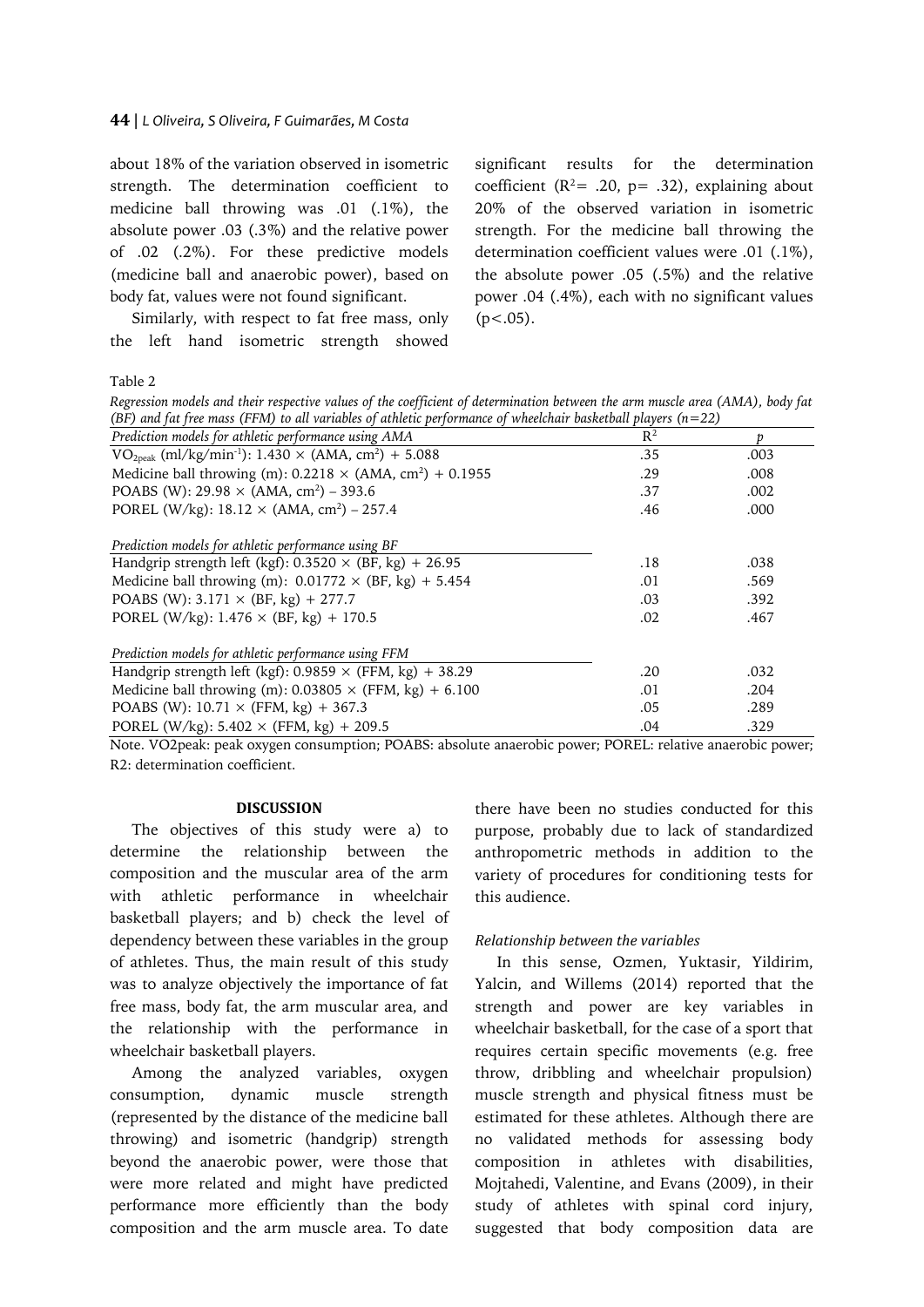important in monitoring training programs resulting in an improved performance of the athlete. In this sense, it is recommended, where possible, the use of more robust methods for assessing body composition, such as DEXA (Dual Energy X-Ray), or ultrasound.

We know that the evaluation of oxygen consumption is an excellent predictor for analyzing body composition of any individual, whether spinal cord injured, either individuals without injury. However,  $VO<sub>2</sub>$ max is a commonly used index and used to evaluate the level of cardiorespiratory fitness of individuals, being considered the best indicator of the cardiorespiratory system and aerobic fitness. Flores, de Campos, Gouveia, de Souza Pena, and Gorla (2013) stated that the  $VO_{2max}$  is the best marker for the functional capacity of individuals. Therefore, the greater the fitness of the individual (lean body mass) higher his  $VO<sub>2</sub>$ .

The arm muscle area is an important predictor of performance in individual sports such as swimming (Santos et al., 2014). This study also showed that the amount of muscle is presented as a control factor or high associative strength also in athletes with a physical disability. Most of associations found through the Pearson correlation coefficients showed that maintaining optimal levels of muscular cross section in the upper limbs promotes better results on standardized tests, including those not directly related to the body composition, such as maximum oxygen consumption.

The metabolic capacity, in particular can be explained by the different phases of oxygen consumption (Denadai, 1995). Some of these steps include the use of oxygen as an energy source, and thus a greater muscle contribution, adduced by higher enzymatic components and local energy substrates, could influence the momentary income gains in a standardized exercise test (Vanlandewijck, Daly, & Theisen, 1999; Vanlandewijck, van de Vliet, Verellen, & Theisen, 2006).

There were also positive and significant correlations between AMA and Wintage test parameters. This capability, in particular is extremely dependent on the number of metabolically active tissue component, as well as

substrate to withstand stress by the predetermined time (30 seconds). A prominent factor in this regard is that both power variables, both the relative and absolute, showed to be significant. In this regard, although we had different disabilities in the team (spina bifida, spinal cord injury-rachis, polio, amputations, etc.), muscle cross-sectional area appears to have an important influence on the physical performance of athletes.

This research showed that the arm muscle area, body fat and fat free mass were correlated and showed significant prediction levels in relation to isometric strength of the right and left hands. To date there is no data in the literature that can support these findings in samples of athletes with physical disabilities. Thus Miller (2002) stated that the biomechanical characteristics of the pitch in the top level basketball athletes can be described with the elevation of the ball beyond the face in the position where the movement is completed with the extension of the right elbow and flexion of wrist and fingers. Regardless of the dominant hand, a player with good technical level should display such characteristics.

Thus, contrasting with throwing arm, the opposite one should serve as support and guidance to the basket, performing an important contraction (often isometric) to control the technical gesture. In addition to this technical aspect, some gaming action can also occur in slow contraction speed conditions, or even isometric such that the ball disputes, blocks and rebounds near basket (Wang, Chen, Limroongreungrat, & Change, 2005). Nevertheless, this study showed that the dependence of the isometric strength levels for muscularity indicators and body composition were not considered significant.

# *Level of dependency between the variables*

Among the predictive mathematical models found in this study, those with the best determination coefficient, and consequently the greater explanatory power for athletic performance were those that predicted peak oxygen consumption (35% explanatory power) and power absolute anaerobic (37% of explanatory power) and relative (46%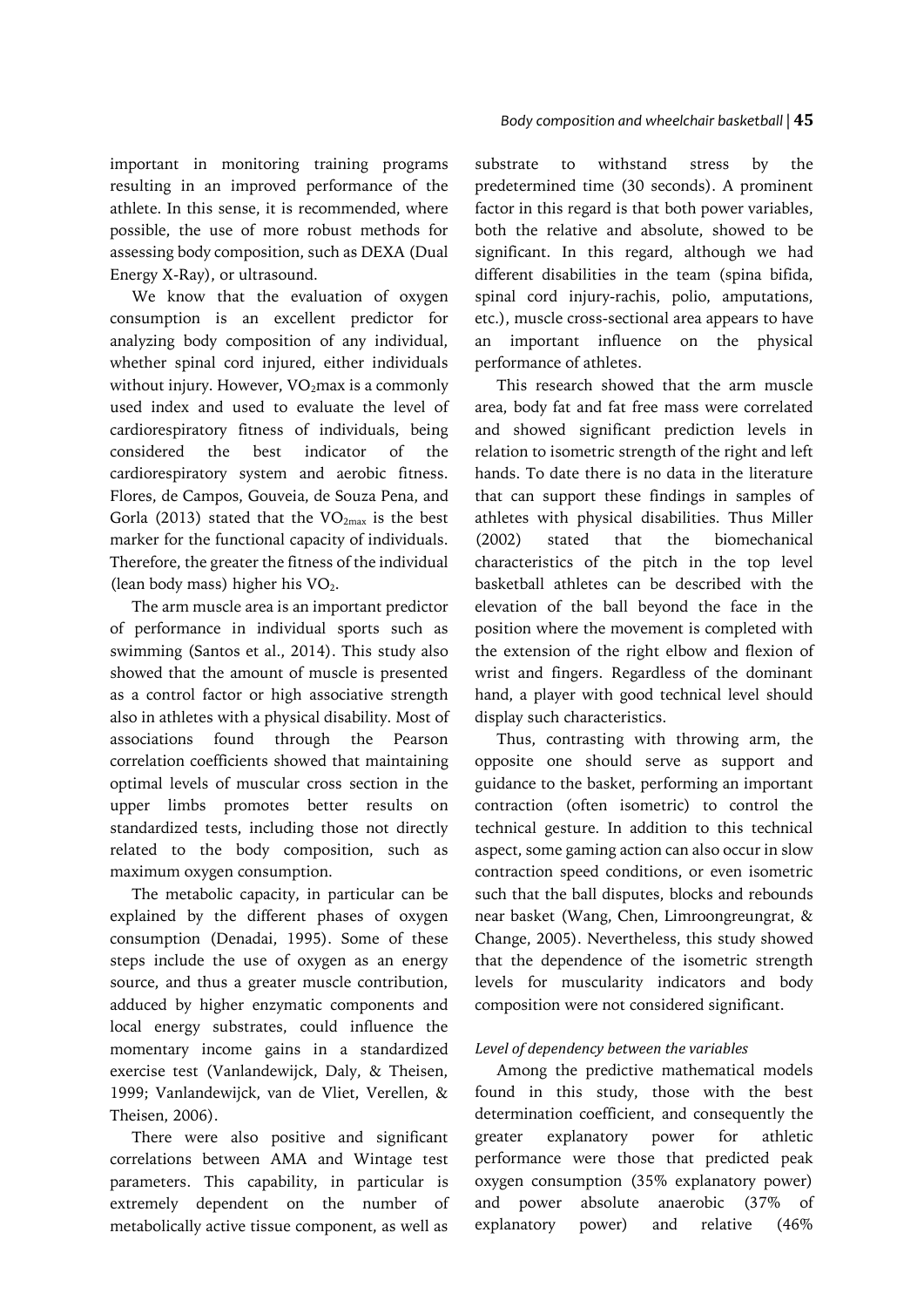explanatory power), all obtained through the arm muscle area. The other models derived from the fat mass and fat-free mass did not show determination coefficient  $(R^2)$  greater than .20, values related to explanatory powers of up to 20% of the variance explained by the model.

Some factors could be contributing to these findings. Initially, the method used in this study to determine the arm muscle area considers only the morphological dimensions of the upper limbs, regardless of the subject analysis (Serpa, Nogueira, & Pompeu, 2014). Thus, becomes an index accepted for control of the training or even the nutritional level of athletes with some kind of physical disabilities, especially those who have the ends of the upper limbs preserved.

This same characteristic does not occur with the estimated equations for determining the body composition (body fat and fat free mass), as is the case of the model chosen in this study, which are used in this population. Commonly equations are proposed for athletes and sedentary subjects without shortcomings and then validated according to the characteristics of a given population. This implementation may lead to estimation errors due to expected changes in the distribution of body components (fat, skeletal muscle, bone and water) in some types of common disorders such as quadriplegia, paraplegia, and poliomyelitis (Cimigliaro et al, 2013).

In general, it is noticed that the arm muscle area accounts for 46% of income in relative anaerobic power, 37% in absolute anaerobic power and 35% in oxygen consumption. These findings show the relative importance of morphology in the metabolic athletic performance in basketball players in wheelchairs. Other factors such as the time of practice, individual skill, economy of movement and the level of training, may be contributing to the athletic performance in specific ways in each of the dimensions analyzed.

In our understanding, this study points out important indicators when dealing with wheelchair basketball players. The use of the upper limbs while shifting the drivers in wheelchairs, both to perform specific actions play (offense and defense), and to perform motor

tasks with aerobic and anaerobic characteristics, as pointed out in previous studies (Molik et al., 2008; Pérez-Tejero & Pinilla Arbex, 2015).

An additional concern in the context of sports for people with disabilities, especially at higher levels of performance, is the consideration of a simple and low-cost measure that could serve as a parameter of training control during the season. This becomes of paramount importance for coaches, physiologists and players, increasing the assessment of physical performance of athletes in this population.

The main limitation of the study was the nonutilization of the functional classification of the evaluated athletes. However, considering outdated values of functionality could influence negatively the results found. In this regard, it is recommended that further studies must be conducted controlling possible influencing variables in each of these physiological aspects. An important recommendation is to consider the functional classification system developed for wheelchair basketball or other type of disability. Finally, another limitation was the use of standard methods for assessing body composition of wheelchair athletes. Still, there are no low cost validated methods for such analysis in this population.

### **CONCLUSION**

In view of the results presented, we concluded that there is significant influence of lean mass, particularly skeletal muscle tissue in the upper limbs or arm muscular area, in athletic performance of wheelchair basketball players. With this, assessment, training and control of body composition in athletes with disabilities constitute important parameters for athletic performance in wheelchair court sports such as wheelchair basketball.

#### **Acknowledgments:**

We would like to thank the technical support offered by Marcus Plautu and Tatiana Acioly in the Human Performance Laboratory for valuable assistance during the phases of research, especially with regard data collection.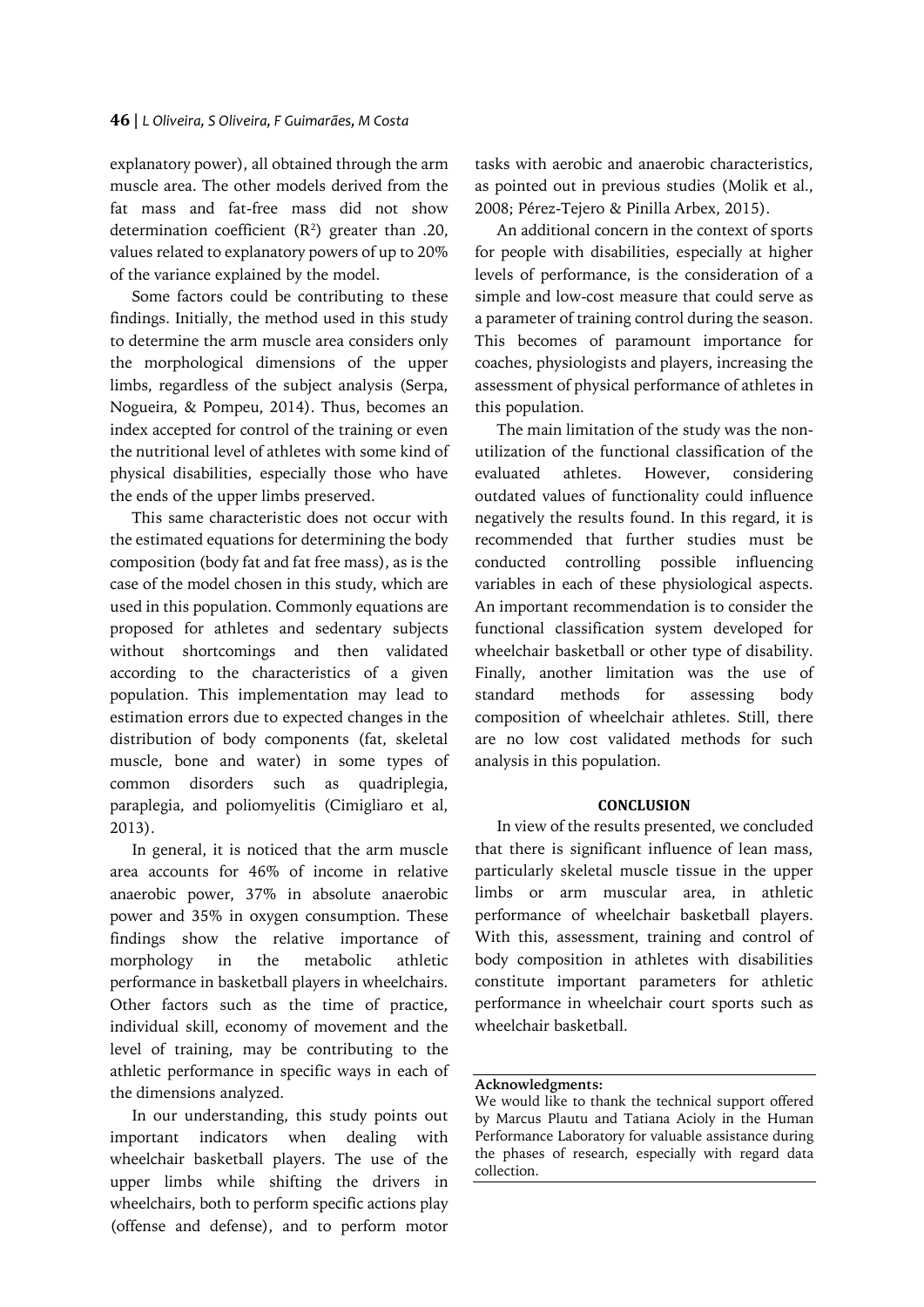| Conflict of interest: |  |
|-----------------------|--|
| Nothing to declare.   |  |

#### **Funding:**

The materials used in the study were provided by the University of Pernambuco, and the financial support kindly provided by the Brazilian Government through the Ministry of Sports

#### **REFERENCES**

- Barfield, J. P., & Malone, L. (2012). Performance Test Differences and Paralympic Team Selection: Pilot Study of the United States National Wheelchair Rugby Team. *International Journal of Sports Science and Coaching, 7*(4), 715-720. Doi: 10.1260/1747- 9541.7.4.715
- Cirnigliaro, C. M., La Fountaine, M. F., Emmons, R., Kirshblum, S. C., Asselin, P., Spungen, A. M., & Bauman, W. A. (2013). Prediction of limb lean tissue mass from bioimpedance spectroscopy in persons with chronic spinal cord injury. *The Journal of Spinal Cord Medicine*, *36*(5), 443–453. https://doi.org/10.1179/2045772313Y.0000000 108
- Davis, G. M., & Shephard, R. J. (1990). Strength training for wheelchair users. *British journal of sports medicine, 24*(1), 25-30. Doi:10.1136/bjsm.24.1.25
- Denadai, B. S. (1995). Consumo máximo de oxigênio: fatores determinantes e limitantes. *Revista Brasileira de Atividade Física & Saúde, 1*(1), 85-94. Drolet, M., Noreau, L., Vachon, J., & Moffet, H. (1999). Muscle strength changes as measured by dynamometry following functional rehabilitation in individuals with spinal cord injury. *Archives of Physical Medicine and Rehabilitation*, *80*(7), 791– 800.
- Evans, E. M., Rowe, D. A., Misic, M. M., Prior, B. M., & Arngrimsson, S. A. (2005). Skinfold prediction equation for athletes developed using a fourcomponent model. *Medicine and science in sports and exercise, 37*(11), 2006. Doi: 10.1249/01.mss.0000176682.54071.5c
- Flores, L. A., de Campos, L. F. C. C., Gouveia, R. B., de Souza Pena, L. G., & Gorla, J. I. (2013). Avaliação da potência aeróbia de praticantes de Rugby em Cadeira de Rodas através de um teste de quadra. *Motriz, 19*(2), 368-377.
- Frisancho, A. R. (1981). New norms of upper limb fat and muscle areas for assessment of nutritional status. *The American journal of clinical nutrition*, *34*(11), 2540-2545.
- Gaya, A., & Silva, G. (2007). Manual de aplicação de medidas e testes, normas e critérios de avaliação. *Projeto Esporte Brasil,* 1-27.
- Goosey-Tolfrey, V. (2010). Supporting the paralympic athlete: focus on wheeled sports. *Disability and rehabilitation, 32*(26), 2237-2243. Doi: 10.3109/09638288.2010.491577

*Body composition and wheelchair basketball |* **47**

- Goosey-Tolfrey, V. (2005). Physiological profiles of elite wheelchair basketball players in preparation for the 2000 Paralympic Games. *Adapted Physical Activity Quarterly, 22*(1), 57-66.
- Goosey-Tolfrey, V., & Leicht, C. A. (2013). Field-based physiological testing of wheelchair athletes. *Sports medicine, 43*(2), 77-91. Doi: 10.1007/s40279-012-0009-6
- Goosey-Tolfrey, V. L., & Tolfrey, K. (2008). The multistage fitness test as a predictor of endurance fitness in wheelchair athletes. *Journal of sports sciences, 26*(5), 511-517. Doi: http://dx.doi.org/10.1080/02640410701624531
- Gorgatti, M. G., & Böhme, M. T. S. (2003). Autenticidade científica de um teste de agilidade para indivíduos em cadeira de rodas. *Revista Paulista de Educação Física, 17*(1), 41-50.
- Granados, C., Yanci, J., Badiola, A., Iturricastillo, A., Otero, M., Olasagasti, J., … Gil, S. M. (2015). Anthropometry and Performance in Wheelchair Basketball. *Journal of Strength and Conditioning Research*, *29*(7), 1812–1820. https://doi.org/10.1519/JSC.000000000000081 7
- Gil, S. M. (2015). Anthropometry and performance in wheelchair basketball. *The Journal of Strength & Conditioning Research, 29*(7), 1812-1820. Doi: 10.1519/JSC.0000000000000817
- Santos, M. A. M., Junior, M. L. B., de Castro Melo, W. V., da Costa, A. V., & Costa, M. da C. (2012). Estimate of propulsive force in front crawl swimming in young athletes. *Open Access Journal of* Sports Medicine, 3, https://doi.org/10.2147/OAJSM.S35430
- Laferrier, J. Z., Rice, I., Pearlman, J., Sporner, M. L., Cooper, R., Liu, T., & Cooper, R. A. (2012). Technology to improve sports performance in wheelchair sports. *Sports Technology, 5*(1-2), 4-19. Doi: 10.1080/19346182.2012.663531
- Marins, J. C. B., & Giannichi, R. S. (1998). *Avaliação e prescrição de atividade física: guia prático*. Shape.
- Mello, M. T., & Winckler C. (2012). *Esporte paralímpico.* São Paulo: Atheneu.
- Miller, S. A. (2002). Variability in basketball shooting: practical implications. *International research in sports biomechanics*, 27-34.
- Mojtahedi, M. C., Valentine, R. J., & Evans, E. M. (2009). Body composition assessment in athletes with spinal cord injury: comparison of field methods with dual-energy X-ray absorptiometry. *Spinal Cord, 47*(9), 698-704. Doi: 10.1038/sc.2009.20
- Molik, B., Lubelska, E., Kosmol, A., Bogdan, M., Yilla, A., & Hyla, E. (2008). An examination of the international wheelchair rugby federation classification system utilizing parameters of offensive game efficiency. *Adapted Physical Activity Quarterly, 25*(4), 335-351.
- Molik, B., Laskin, J. J., Kosmol, A., Marszałek, J., Morgulec-Adamowicz, N., & Frick, T. (2014). Relationships between anaerobic performance, field tests, and functional level of elite female